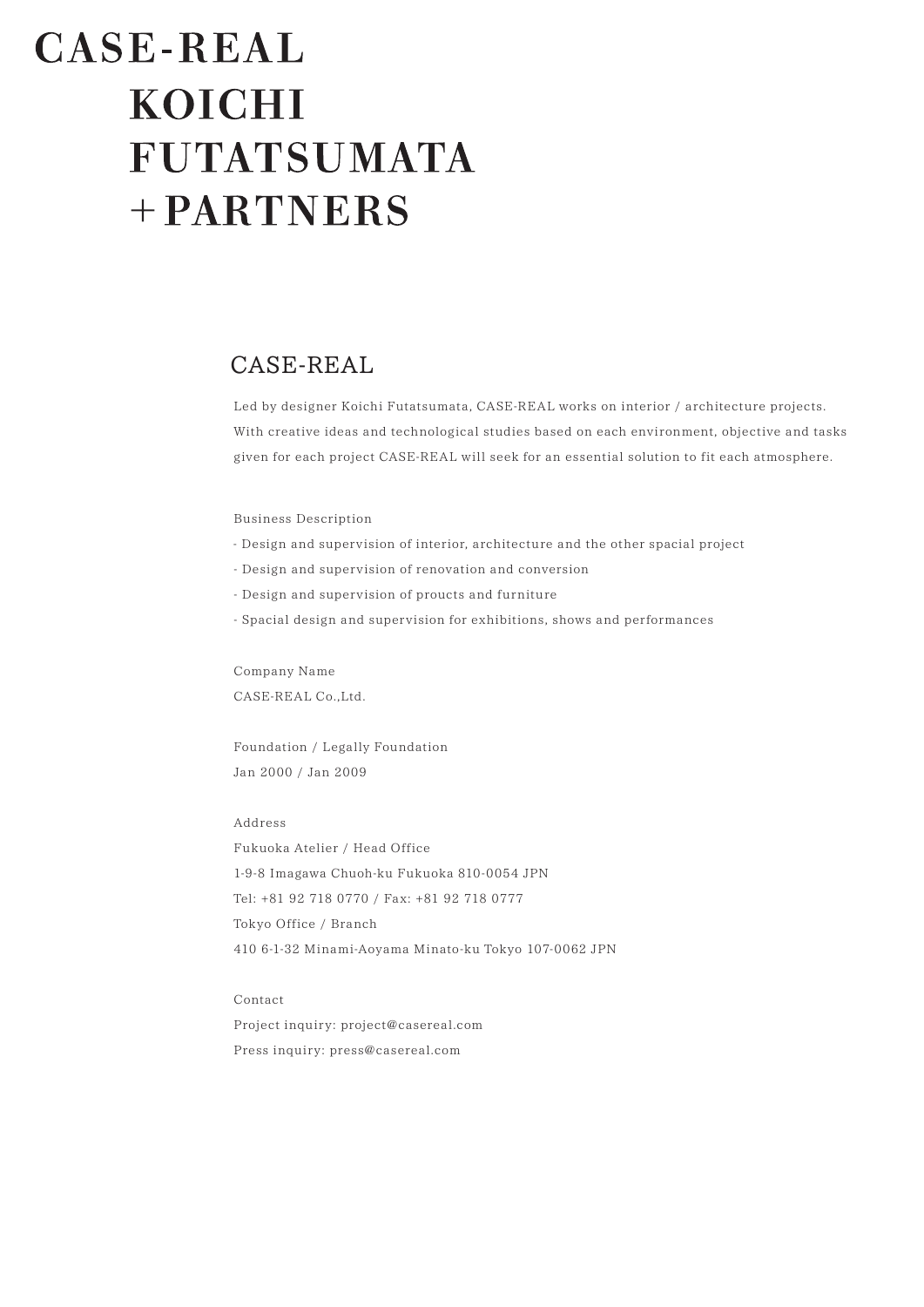# KOICHI FUTATSUMATA

Designer. Koichi Futatsumata is the representative director of "CASE-REAL" focusing on spacial design, and "KOICHI FUTATSUMATA STUDIO"which specializes in product design. He is based in Fukuoka and Tokyo working internationally with variety of works including architectures, interiors, furnitures and products.

Major spacial works include the Japanese confectionary shop "SUZUKAKE", "ARTS & SCIENCE FUKUOKA", the "RESTAURANT ON THE SEA" in Teshima, Kagawa Prefecture, the "DDD HOTEL" in Nihonbashi Bakurocho and the "CHALET W" villa in Niseko, Hokkaido. He has also collaborated with Aesop, the Australian botanical skin care brand. Major product works include the stool "GO" and the coat hanger "4FB" released by E&Y, the chair "SAND" released as part of Tendo Mokko's 80th anniversary project, and the cutlery set designed for the Antwerpen design label "valerie\_objects". His work "22 hybrid tube amplifier" released by EK Japan was added to the permanent collection at San Francisco Museum of Modern Art. In addition, Futatsumata is working with a variety of domestic and international brands, including Finnish interior brand Artek, for which he designed the "KIULU BENCH" as one of their FIN/JPN Friendship Collection.

# Awards

Design Anthology Awards / Residencial Living Spaces (compact) – Winner (2021) Elle Decor International Design Awards 2022 – Japan Nominee (2021) Dezeen Awards / Interior design studio of the year – Shortlisted / Top5 (London, 2021) Dezeen Awards / Small retail interior – Shortlisted / Top5 (London, 2020) FRAME Awards / Best Use of Colour – Jury Prize (Amsterdam, 2020) Building of the Year – Archdaily / Commercial Architecture – Nominee (America, 2020) FRAME Awards / Best Use of Material – Nominee (Amsterdam, 2018) Wallpaper\* City Guides / 10 Best Design (London, 2017) JCD Design Award / Gold (Tokyo, 2016) Domusweb / Best of Japan (Milano, 2016) Domusweb / Best of 2015 design (Milano, 2015) Wallpaper\* DESIGN AWARDS / The Judges' Awards Best Domestic Design / Top5 (London, 2014) San Francisco Museum of Modern Art / The Permanent Collection (San Francisco, 2011) D&AD Awards / Nomination Awards (London, 2011) Restaurant & Bar Design Awards / Final Shortlisted (London, 2011) Design For Asia Award / Bronze Award (Hong Kong, 2010) Fukuoka Design Award / The second prize (Fukuoka, 2010) AR Awards / Commendations – 2 projects (London, 2009) iida Awards / Final Shortlisted (Incheon, 2009) Best Store of The Year / Selected (Tokyo, 2009) Digital Design Of The Year / Gold Prize (Tokyo, 2002)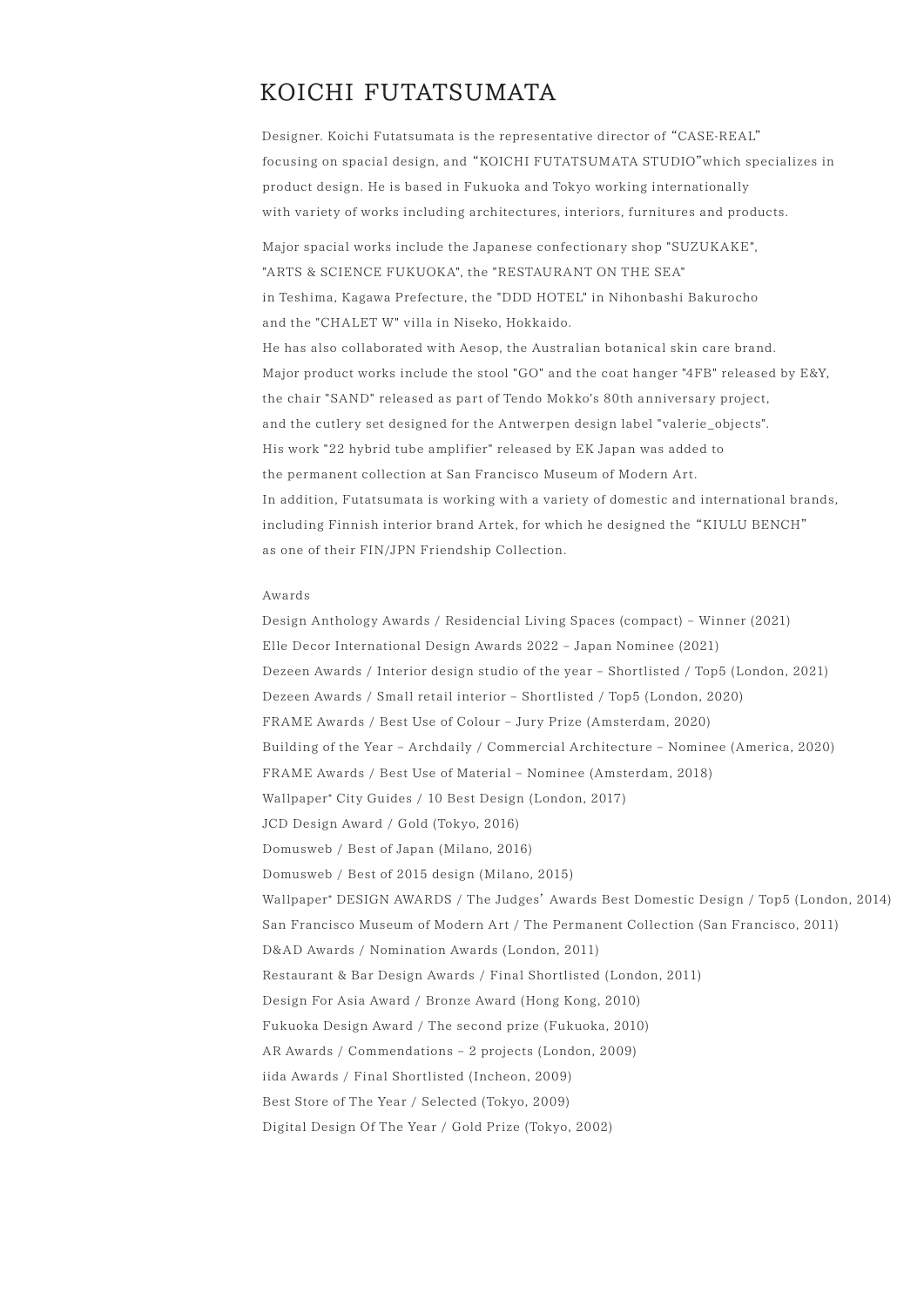# Exhibitions

IFFT Interiot Lifestyle Living /+TALENTS (Tokyo Big Sight, Tokyo/Japan,2021) Reunion – KOICHI FUTATSUMATA ・ E&Y collection – (Directors, Fukuoka/Japan, 2021) Remaster – KOICHI FUTATSUMATA ・ E&Y collection – (LICHT, Tokyo/Japan, 2021) TENDO JAPANESE MODERN /80 PROJECT New product Exhibition(Tendo Mokko, Japan, 2021) Landscape of Design(Artek Tokyo Store, Tokyo/Japan, 2019) Artek at Milan Design Week 2019 – FIN/JPN Friendship Collection(Milano/Italy, 2019) EDITION Vol.1 PYOD EXHIBITION (LICHT, Tokyo/Japan, 2019) THE CUTRELY SHOW by Gallery Valerie Traan (Il Lazzaretto, Milano/Italy, 2016) A Matter of Perception TRADITION & TECHNOLOGY (Palazzo Litta, Milano/Italy, 2016) Alamak! DESIGN IN ASIA in Milano (La Triennale di Milano, Milano/Italy, 2016) DESIGN WORKSHOP JAPAN – SWITZERLAND (Istituto Svizzero, Milano/Italy, 2016) edition HORIZONTAL multiple collection line (Design Museum, London/UK, 2015) The cutlery project by valerie\_objects at D' DAYS 2015 (Musee des Arts decoratifs, Paris/France, 2015) Wallpaper\* Handmade (Collaborator: SKAGEN) at SALONE DEL MOBILE 2015 (Milano/Italy, 2015) Design Workshop Japan – Switzerland (Barden/Switzerland + Tokyo & Ishinomaki/Japan) SHOWCASE Exhibition (Tokyo/Japan, 2014) Trame Exhibition at Milano Triennale 2014 (Milano/Itary, 2014) SALONE DEL MOBILE 2014 / OPINION CIATTI Collection (Milano/Itary, 2014) KOICHI FUTATSUMATA x E&Y Special Exhibition (Living Motif, Tokyo/Japan, 2013) MARK-ING London EXHIBITION (Gallery Libby Sellers, London/UK, 2013) MARK-ING Tokyo EXHIBITION (Tokyo/Japan, 2011) LESS AND MORE. The Design Ethos of Dieter Rams (San Francisco Museum of Modern Art, San Francisco/USA, 2011) DESIGNTIDE TOKYO 2010 (E&Y Booth, Tokyo/Japan, 2010) KOICHI FUTATSUMATA EXHIBITION / DESIGNTIDE TOKYO (E&Y, Tokyo/Japan, 2009) SALONE DEL MOBILE 2008 (E&Y Booth, Milano/Itary, 2008) DESIGN TIDE 2007 (E&Y Booth, Tokyo/Japan, 2007) JAPAN DESIGN NOUVELLE GENERATION (VIA Gallery, Paris/France, 2001) TOKYO DESIGNERS BLOCK 2001 (Tokyo/Japan, 2001) BIENNALE INTERNATIONAL DESIGN 2000 (Saint-Etienne/France, 2000) CASE-REAL EXHIBITION (E&Y, Fukuoka/Japan, 2000) HAPPENING 1998/1999/2000(Tokyo/Japan,1998)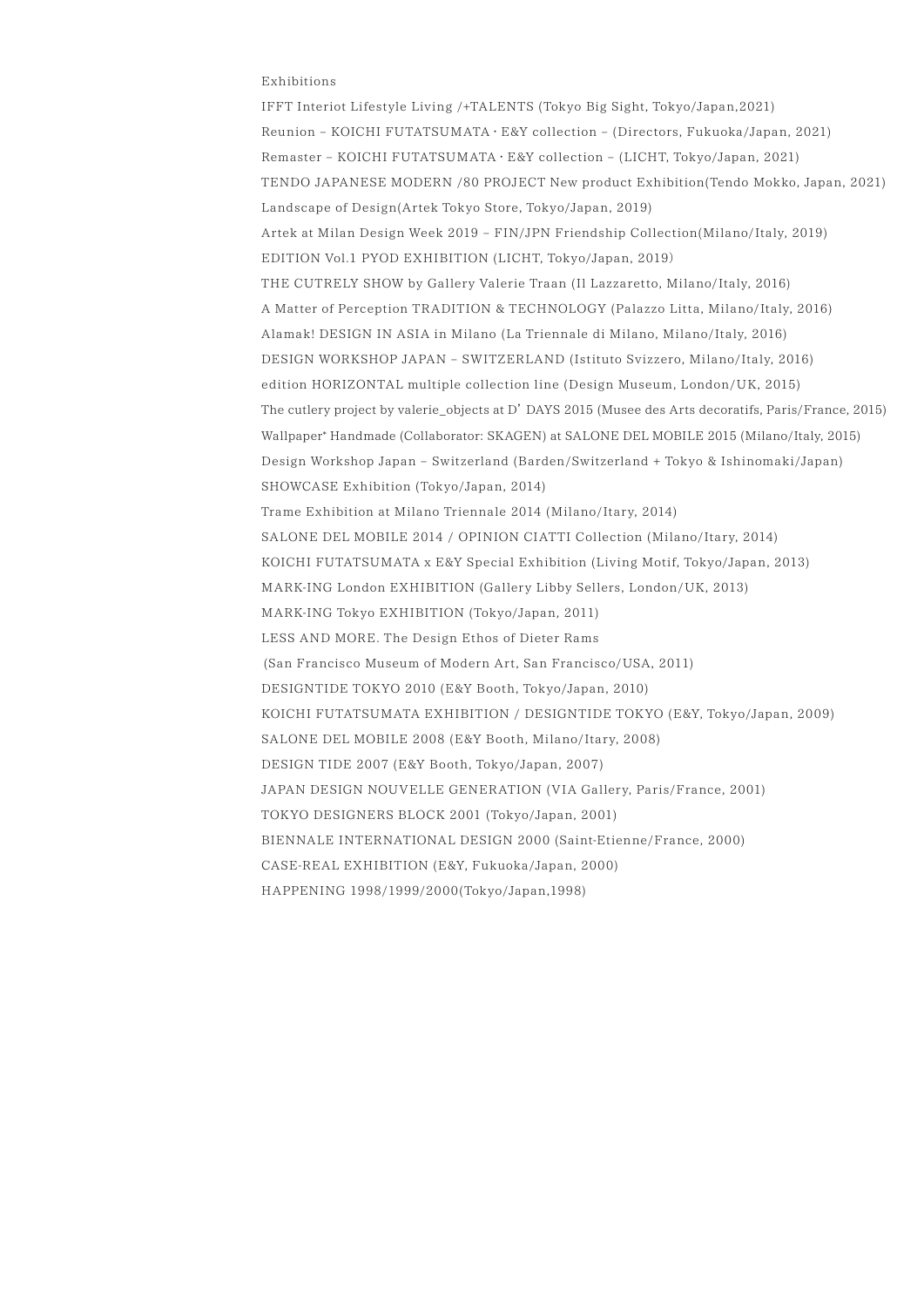

CHALET W Villa / 2019 / Niseko, Hokkaido



GALLERY COMMON Gallery / 2021 / Tokyo



ARTS&SCIENCE FUKUOKA Boutique / 2021 / Fukuoka



DDD HOTEL Hotel / 2019 / Tokyo



SUSHI ORIZURU Sushi Restaurant / 2018 / Hyogo



VILLA IN YORON Villa / 2016 / Kagoshima (Yoron Island)

![](_page_3_Picture_12.jpeg)

RESTAURANT ON THE SEA Restaurant / 2013 / Teshima, Kagawa

![](_page_3_Picture_14.jpeg)

![](_page_3_Picture_16.jpeg)

DAIMYO509 Building for Rent / 2018 / Fukuoka

![](_page_3_Picture_18.jpeg)

AESOP SAPPORO STELLAR PLACE Shop / 2016 / Hokkaido

![](_page_3_Picture_20.jpeg)

WINE&SWEETS TSUMONS Shop, Bar / 2014 / Fukuoka

![](_page_3_Picture_22.jpeg)

SUZUKAKE HONTEN Japanese Pastry Shop, Cafe / 2008 / Fukuoka

![](_page_3_Picture_24.jpeg)

T HOUSE House / 2017 / Chiba

![](_page_3_Picture_26.jpeg)

NIHONGO Snack Bar / 2015 / Fukuoka

![](_page_3_Picture_28.jpeg)

WHITE DORMITORY for IL VENTO Dormitory / 2011 / Teshima, Kagawa